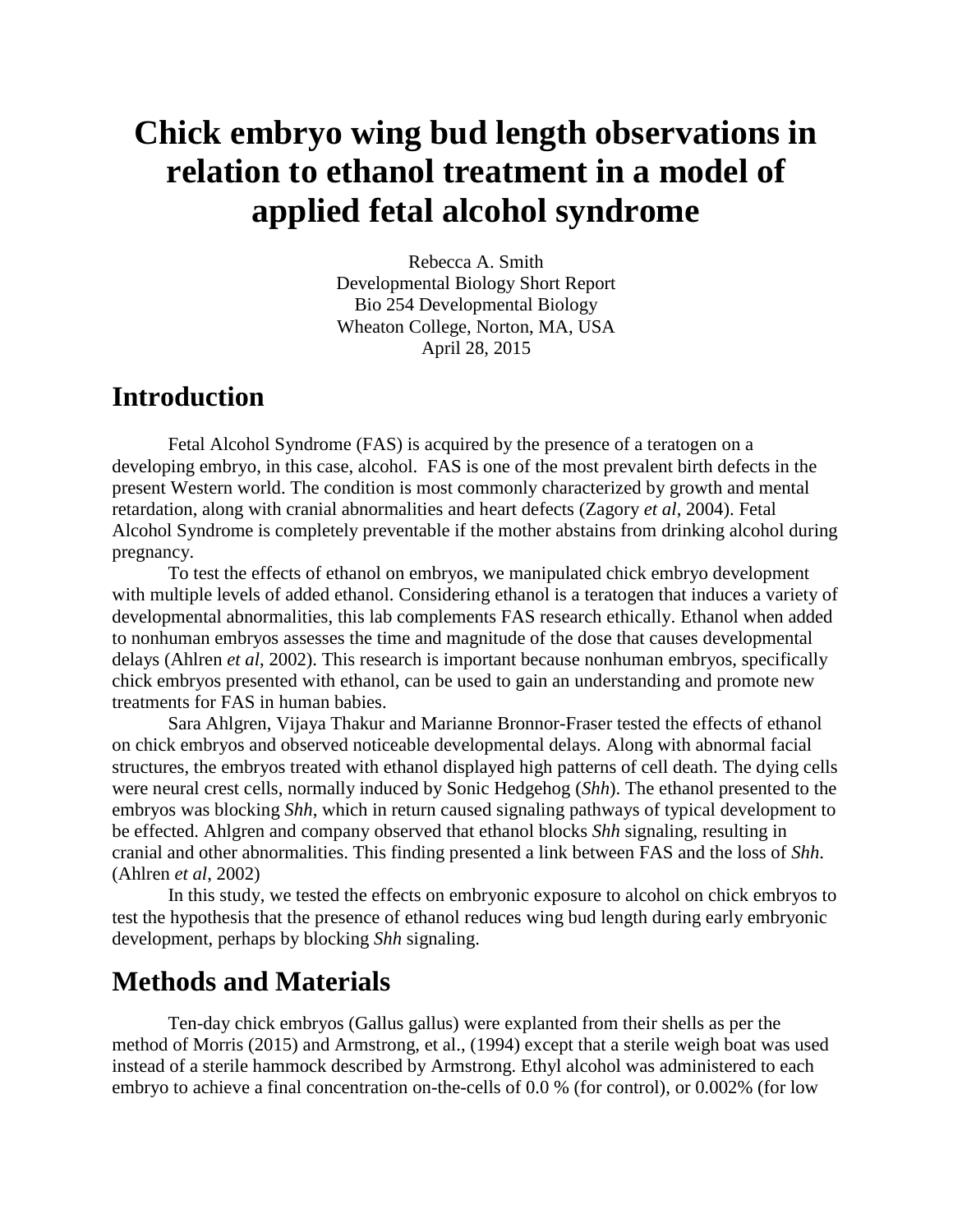ethanol dose), or 0.02% (for high ethanol dose). Penicillin/streptomycin was also added to each embryo to achieve a final concentration on-the-cells of 100 U mg/ml.

Data for control embryo derived from averaging day 3 wing bud length with 13 embryos, day 4 with 13 embryos, day 5 with 13 embryos, day 6 with 9 embryos, day 7 with 8 embryos, day 8 with 7 embryos, day 9 with 5 embryos, and day 10 with 5 embryos.

Data for low concentration embryos derived from averaging day 3 wing bud length with 4 embryos, day 4 with 3 embryos, day 5 with 2 embryos, and day 6 and 7 with 1 embryo. (All low concentration embryos perished after day 7)

Data for high concentration embryos derived from averaging day 3 wing bud length with 14 embryos, day 4 with 13 embryos, day 5 with 13 embryos, day 6 with 11 embryos, day 7 with 10 embryos, day 8 with 9 embryos, day 9 with 9 embryos, and day 10 with 9 embryos.

#### **Results**



*Figure1: Graph displays wing bud growth over the ten day experiment in reference to the control, low ethanol and high ethanol exposed chick embryos. Results conclude that there could be an effect on ethanol and wing bud length.*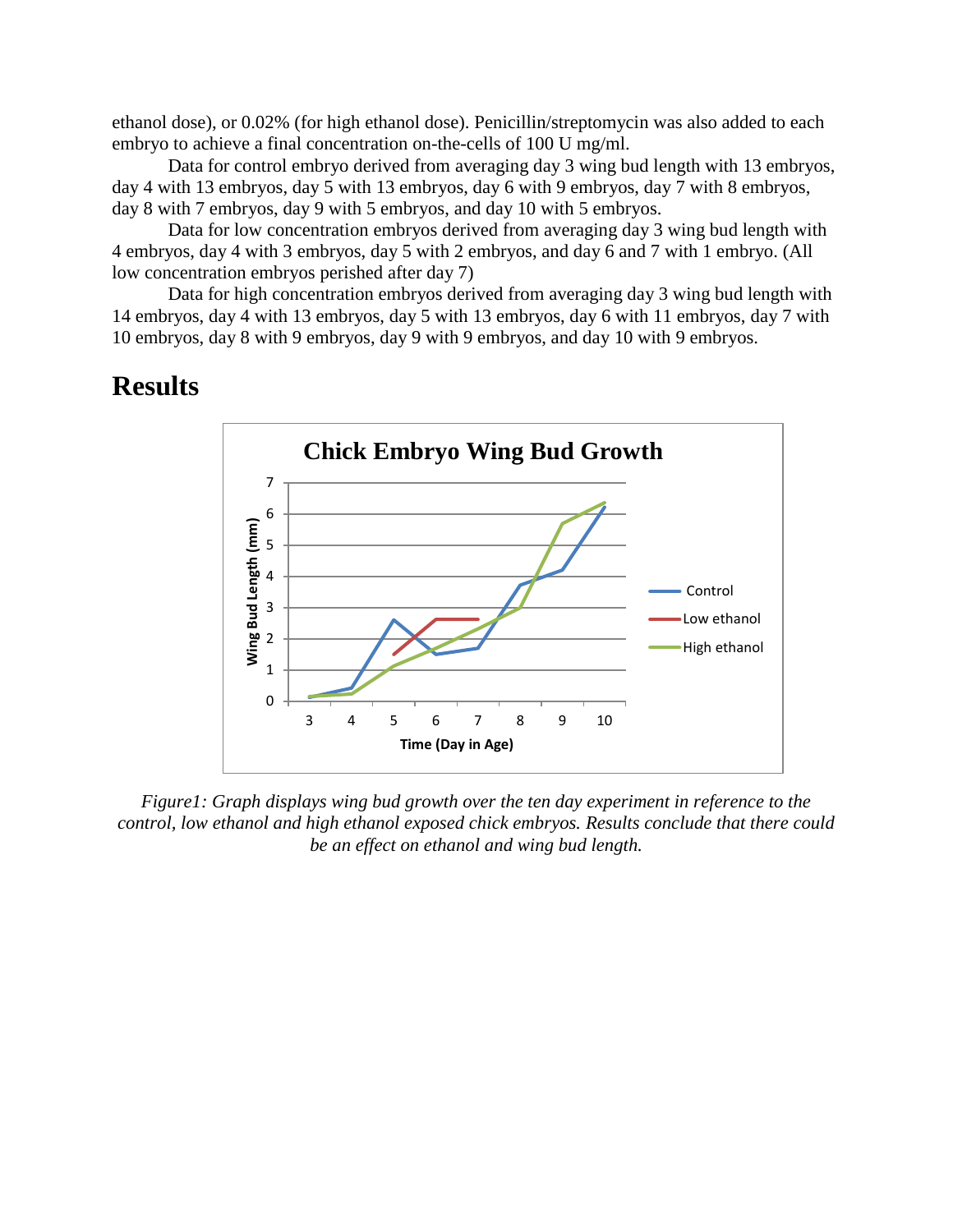

*Figure 2: This image shows a high concentration 10 day chick embryo in the weigh boat. Acknowledgements to Carly Tavares for the image.* 

Results for wing bud length and ethanol exposure to chick embryos concluded that there may be an effect on growth. There can be no definite conclusions for low concentration of ethanol presented to chick embryos and wing bud length, because the data was averaged with only one embryo. The lack of embryo diversity and small sample size might have hindered the possible conclusions between ethanol and wing bud length. The data found for low ethanol concentration is still note-worthy, because the embryo's wing bud length might be affected by the ethanol. However, this conclusion cannot be made because of the small sample size. The graph shows the control embryo's wing bud length continued to grow over the 10 day observation period. The data also shows that the high concentration embryo's wing bud length grew laterally over the 10 day observation period. These results do not form a definite conclusion that ethanol hinders or enhances wing bud growth in chick embryo. However, there could still be a correlation between wing bud growth and the presence of ethanol.

## **Discussion**

Ethanol exposure to chick embryos may affect wing bud length. The data collected showed no clear difference between chick embryo wing bud lengths affected by various ethanol concentrations. However, there still could be a possibility that ethanol plays a role on wing bud development in chick embryos.

My hypothesis that ethanol exposure to chick embryos reduces wing bud length, perhaps because of *Shh* signaling pathway might be hindered, was not supported. The results I found were not expected because of the literature on *Shh* signaling pathways. According to (Chiang *et al*, 2000), *Shh* is thought to be the key signaling protein for limb development. Chiang found that *Shh* is necessary for normal limb development for elbows and knees in chick and mice embryos. Knowing these findings, I thought the chick embryos treated with ethanol would have decreased wing bud growth because alcohol exposure reduces development. However, my findings did not